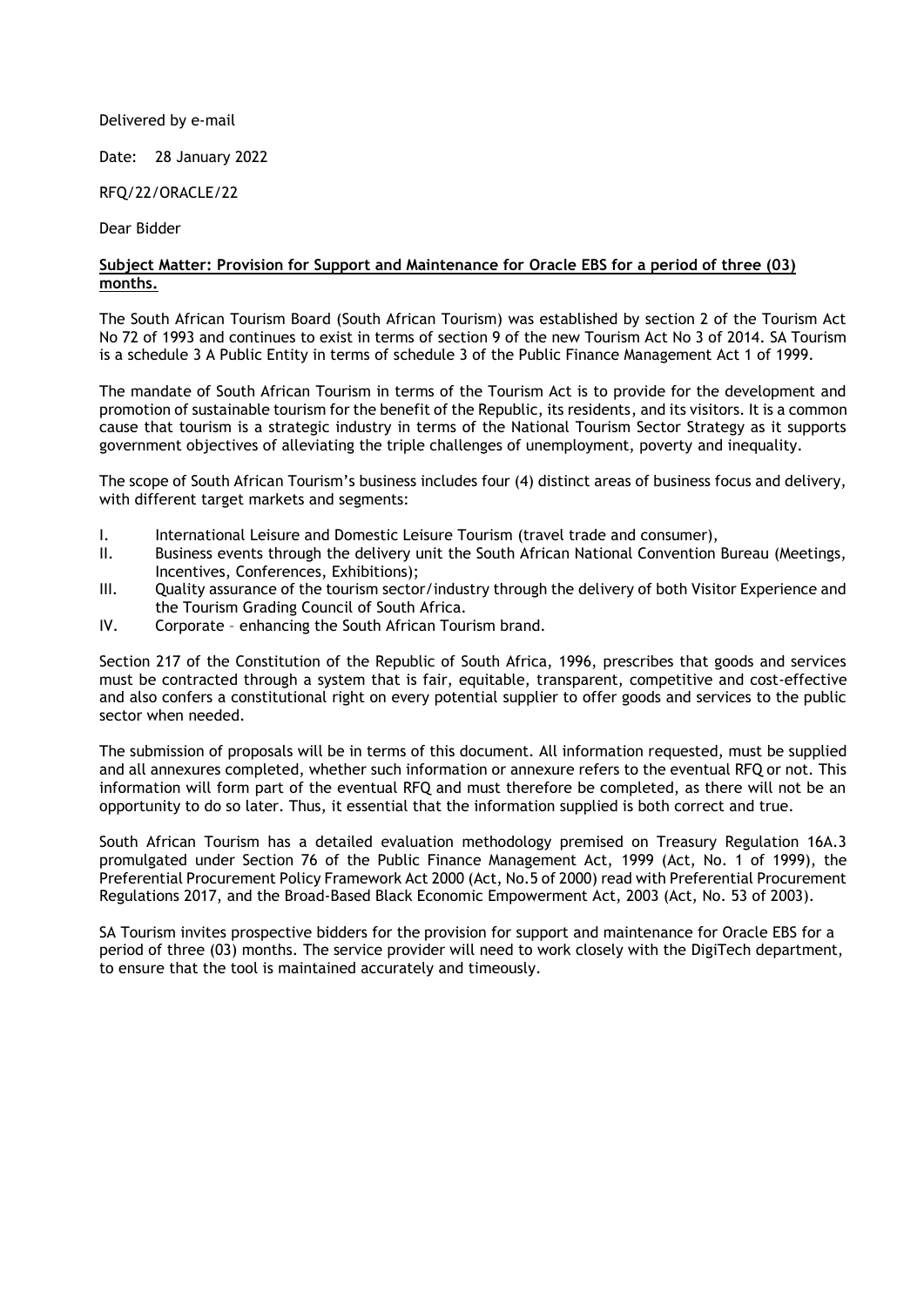# **1. The scope of services.**

South African Tourism (SA Tourism) initially implemented ORACLE EBS in 2005 and has since upgraded to release R12.1.3 running on Database 11C. The Oracle system currently runs on Oracle ODA (Small) (Oracle Database Appliance) Servers running Oracle Linux operating system. A project to upgrade to Oracle 12.2.9 is currently underway. SA Tourism also recently implemented Oracle Fusion that caters to the Human Capital Part of the solution, support on an integration level between the Oracle Fusion and Oracle EBS onpremises setup will be required and needs to be maintained.

The Oracle EBS solution also integrates into various of our existing systems such as the Total Quality in Tourism tool (TQiT – In House Developed Establishment Grading Solution) where financial data is being processed between the two systems.

SAT is accordingly inviting reputable and experienced service providers, with a good track record, to submit proposals that demonstrate their ability to holistically maintain and support ORACLE R12.1.3 on Database version 11C (Hardware, OS, Database, App) for a period of 3 months, effective 13 February 2022. For your consideration, the following are existing resources assigned to the support and maintenance portion.

Dedicated Resources:

- a. Support Management:
	- i. Overall
	- ii. Hardware, Operating System, Database
- b. ERP, Fin and SCM Dedicated onsite resource
- c. DBA, Operating System, Hardware
- d. Integration, Reporting and ERP Technical

### **Deliverables.**

The successful bidder will provide SA Tourism with technical and functional support as it relates to the implemented ORACLE R12.1.3 functionality and other integrated business systems (E.g. the Total Quality in Tourism (TQiT), Oracle Fusion, VIP, SharePoint, etc.). The support will include the monitoring of the database, application and proactive fixing of errors (24/7), this will also include for example the loading of patches, cloning, backups, etc. The support will be governed and managed by a Service Level Agreement (SLA) and will include the following:

# **Priority 1**

A Critical service is unavailable or seriously impaired. The negative impact on service (24/7) and "normal business operations" (07:30 - 18:00) is severe with employees unable to perform their work during this time. The end-users are not capable of reaching the service.

#### **Priority 2**

An important service is unavailable or impaired. There is a moderate impact on business. The users are having difficulty performing part of their normal interactions and can undertake other work while the problem is resolved.

#### **Priority 3**

A non-critical service is unavailable or impaired. There is minor impact on the Clients "normal business operation". The "end-user" is having difficulty performing part of their normal operations but can perform other tasks while the problem is being resolved.

Service levels will be tracked based on the criteria below:

| Priority response time | Response time | Resolution * |
|------------------------|---------------|--------------|
| Priority 1 (Critical)  | 1 hour **     | 8 hours **   |
| Priority 2 (Important) | 2 hours **    | 10 hours **  |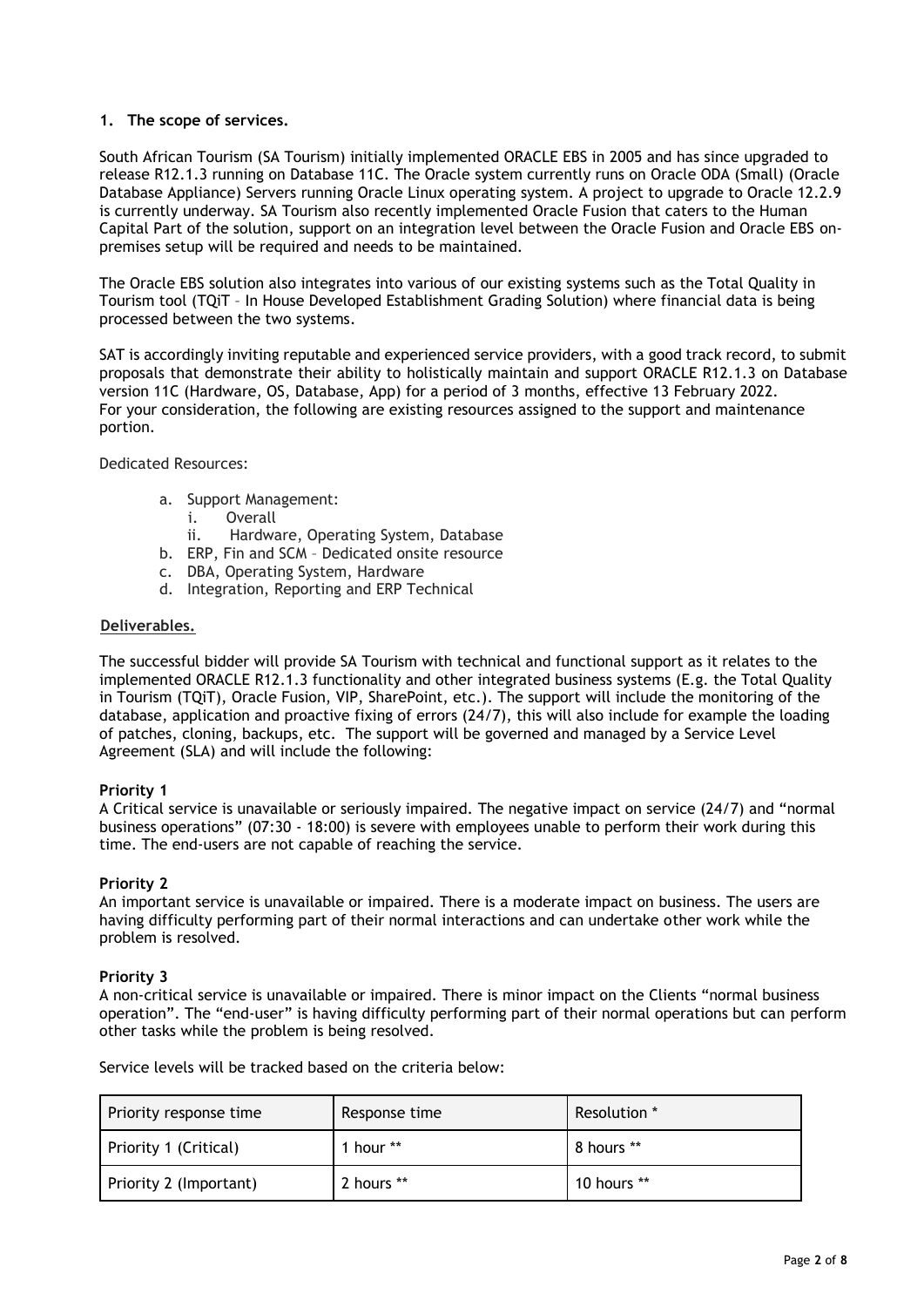| Priority 3 (L<br>LOW). | hours ** | hours **<br>24 |  |
|------------------------|----------|----------------|--|
|------------------------|----------|----------------|--|

\* Target performance measurements will be based on resolution times and response times unless prior indication is provided to the Client as this is governed by the nature of the request, and prioritization of the requests supplied.

\*\* Priority 1 calls can be logged with the Company as and when there's a critical issue to be resolved. Priority 2 and 3 calls can mainly be logged during normal working hours.

#### **Application availability**

| Service elements                  | Availability * |
|-----------------------------------|----------------|
| Critical service availability     | 99%            |
| Important service availability    | 97%            |
| Non-critical service availability | 95%            |

Critical service availability is prioritized above all other requests as a priority 1 requirement

Key changes affecting the functionality of the existing systems will be applied through an approved change request.

Requests will only be dealt with through the official channels only

If support is required, it is the Clients responsibility to communicate this request Via the Helpdesk solution

# **2. Format of proposals**

**Bidders must complete and return all the necessary standard bidding documents (SBD's) attached to this request for technical and financial proposals.**

**Bidders are advised that their proposals should be concise, written in plain English and simply presented in the same order as indicated below: -**

- (a) A cover letter introducing your firm and credentials, capacity, capability and experience for this assignment;
- (b) National Treasury Centralized Supplier Database (CSD) registration summary report with a valid tax status;
- (c) Proof of B-BBEE Status level contribution;
- (d) Bidders must have specific experience and submit at least three recent references (in a form of written proof(s) on their client's letterhead including relevant contact person(s), office telephone & fax number, website and email address) where similar work was undertaken.
- (e) Overview of the methodology your firm uses to facilitate the development of implementation plans;
- (f) Outline of the qualifications and related experience of the proposed candidate who will be assigned to the matter;
- (g) Financial proposal to deliver the assignment, i.e. your firm's daily rate for facilitation services, including any other cost SA Tourism should be aware off for the successful completion of the assignment;
- (h) Declaration of Interest SBD 4;
- (i) Preference Point Claim Form SBD 6.1;
- (j) Declaration of Bidder's Past Supply Chain Management Practices SBD 8; and
- (k) Independent Bid Determination SBD 9.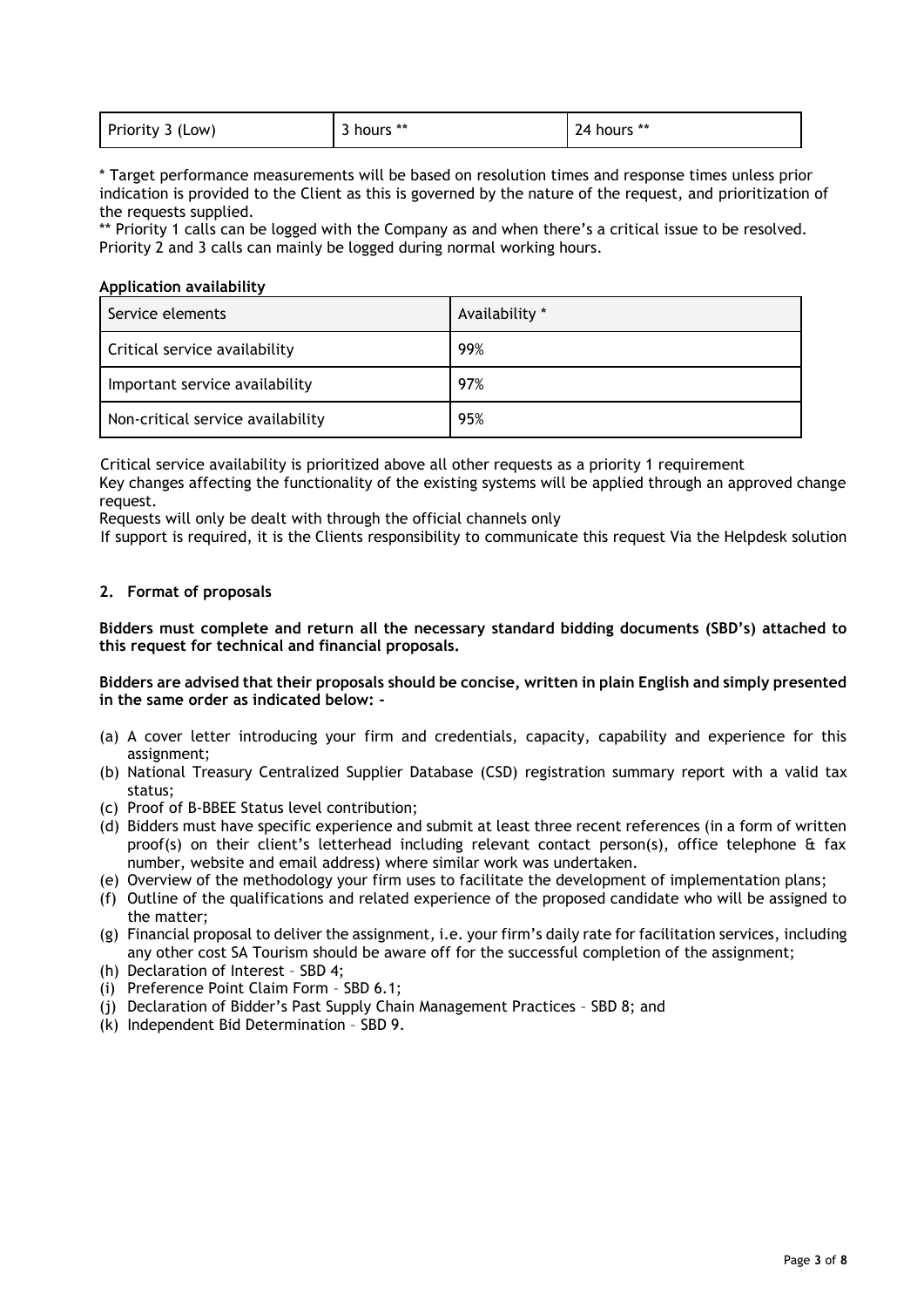# **3. Evaluation Method**

The evaluation process of bids will comprise of the following phases:

| <b>Phase 1</b>                                          | <b>Phase 2</b>                                                                                                                                            | <b>Phase 3</b>                                                                                                                                                                                                                                                                                  |
|---------------------------------------------------------|-----------------------------------------------------------------------------------------------------------------------------------------------------------|-------------------------------------------------------------------------------------------------------------------------------------------------------------------------------------------------------------------------------------------------------------------------------------------------|
| Evaluation Administrative Functionality<br>Requirements | <b>Criteria</b>                                                                                                                                           | <b>Evaluation Price and B-BBEE</b>                                                                                                                                                                                                                                                              |
| Compliance<br>administration                            | tol<br>with Bidder(s) are<br>required<br>and achieve a minimum threshold<br> mandatory bid requirements  70% to proceed to Phase 3<br>(Price and B-BBEE). | bidders that have<br>successfully<br>lThe I<br>progressed through to Phase 2 will be<br>evaluated in accordance with the 80/20<br>preference point system contemplated in<br>Preferential Procurement<br>Policy<br>lthe.<br>Framework Act, 2017<br>80 points will be awarded for price while 20 |
|                                                         |                                                                                                                                                           | points will be allocated for preference points<br>for BBBEE as prescribed in the regulations.                                                                                                                                                                                                   |

# 3.1. Points awarded for functionality:

| Requirements as per TOR- predetermined criteria with values                                                                                                                                                                                                                                                                                                                                  | Weights |
|----------------------------------------------------------------------------------------------------------------------------------------------------------------------------------------------------------------------------------------------------------------------------------------------------------------------------------------------------------------------------------------------|---------|
| Bidders relevant experience to the assignment specifically demonstrating<br>capacity and capability pertaining to the support and maintenance of a full<br>Oracle stack.                                                                                                                                                                                                                     | 30      |
| Methodology and approach:                                                                                                                                                                                                                                                                                                                                                                    |         |
| Bidders must provide a detailed description of how they intend to execute the<br>assignment from inception to completion. This must include, as a minimum, a<br>project plan with clear time frames, skills and resources utilized in each area,<br>nature of compliance checks conducted, how the bidder intends to deliver on<br>the services required by SA Tourism.                      | 30      |
| Company track record:                                                                                                                                                                                                                                                                                                                                                                        |         |
| The bidder is required to provide three (3) contactable client references where<br>its services can be verified. References should be presented in a form of a<br>written letter on official letterhead from clients where similar services have<br>been provided and should not be older than five (5) years. No appointment<br>letters from clients will be accepted as reference letters. | 20      |
| Expertise and experience of the proposed resources to be assigned to the                                                                                                                                                                                                                                                                                                                     |         |
| project:<br>Detailed CVs of the proposed team must be submitted which must elaborate on<br>areas that they were involved in.                                                                                                                                                                                                                                                                 |         |
| The number of years of experience of the proposed team member.<br>Complete Oracle platform support and maintenance (including Hardware<br>Support and monitoring)                                                                                                                                                                                                                            | 20      |
| Total Points as per the functionality                                                                                                                                                                                                                                                                                                                                                        | 100     |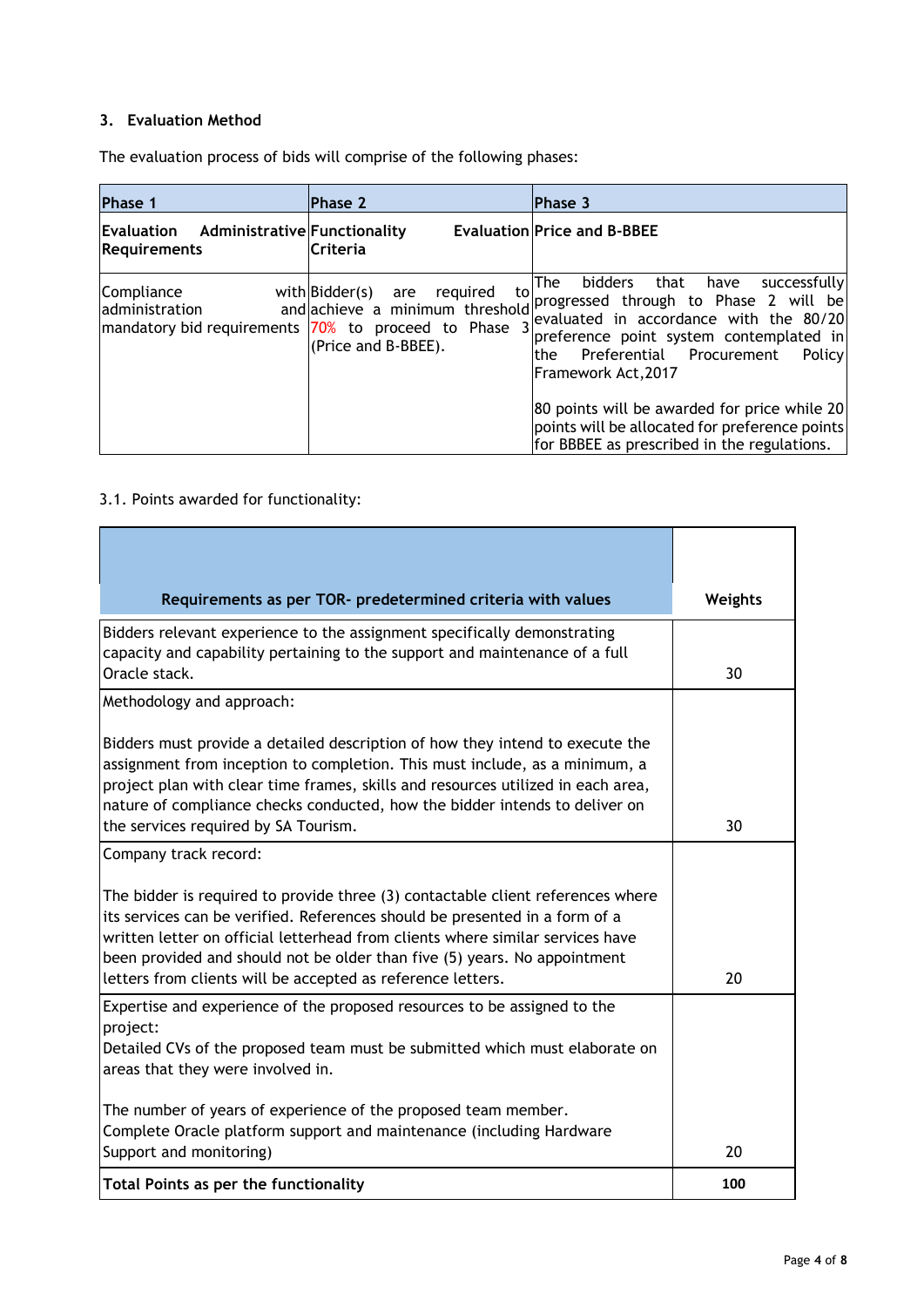| Minimum Threshold |  |
|-------------------|--|
|                   |  |

**"functionality"** means the measurement according to predetermined norms, as set out in the bid documents, of a service or commodity that is designed to be practical and useful, working or operating, taking into account, among other factors, the quality, reliability, viability and durability of a service and the technical capacity and ability of a bidder;

- 3.1.1 Bids will be evaluated strictly according to the bid evaluation criteria stipulated in this section.
- 3.1.2 Bidders must, as part of their bid documents, submit supportive documentation for all functional requirements as well as key considerations under section 1. The official responsible for scoring the respective bids will evaluate and score all bids based on their submissions and the information provided
- 3.1.3 The score for functionality will be calculated as in terms of the table below where the SAT official will rate each individual criterion on the score sheet using the following value scale:

| <b>Rating</b>                         | <b>Definition</b>                                                                                                                                                                                                                                                                                                                                              | <b>Score</b>   |
|---------------------------------------|----------------------------------------------------------------------------------------------------------------------------------------------------------------------------------------------------------------------------------------------------------------------------------------------------------------------------------------------------------------|----------------|
| <b>Excellent</b>                      | Exceeds the requirement. Exceptional demonstration by<br>the supplier of the relevant ability, understanding,<br>experience, skills, resource and quality measures<br>required to provide the goods / services. Response<br>identifies factors that will offer potential value, with<br>supporting evidence.                                                   | 5              |
| Good                                  | Satisfies the requirement with minor additional<br>benefits. Above average demonstration by the supplier<br>of the relevant ability, understanding, experience, skills,<br>resource and quality measures required to provide the<br>goods / services. Response identifies factors that will<br>offer potential required services, with supporting<br>evidence. | 4              |
| Acceptable                            | Satisfies the requirement. Demonstration by the supplier<br>of the relevant ability, understanding, experience, skills,<br>resource, and quality measures required to provide the<br>goods / services, with supporting evidence.                                                                                                                               | 3              |
| Minor<br><b>Reservations</b>          | Satisfies the requirement with minor reservations. Some<br>minor reservations of the supplier's relevant ability,<br>understanding, experience, skills, resource and quality<br>measures required to provide the goods / services, with<br>little or no supporting evidence.                                                                                   | $\overline{2}$ |
| <b>Serious</b><br><b>Reservations</b> | Satisfies the requirement with major reservations.<br>Considerable reservations of the supplier's relevant<br>ability, understanding, experience, skills, resource and<br>quality measures required to provide the goods /<br>services, with little or no supporting evidence.                                                                                 | 1              |
| Unacceptable                          | Does not meet the requirement. Does not comply<br>and/or insufficient information provided to demonstrate<br>that the supplier has the ability, understanding,<br>experience, skills, resource & quality measures required                                                                                                                                     | $\bf{0}$       |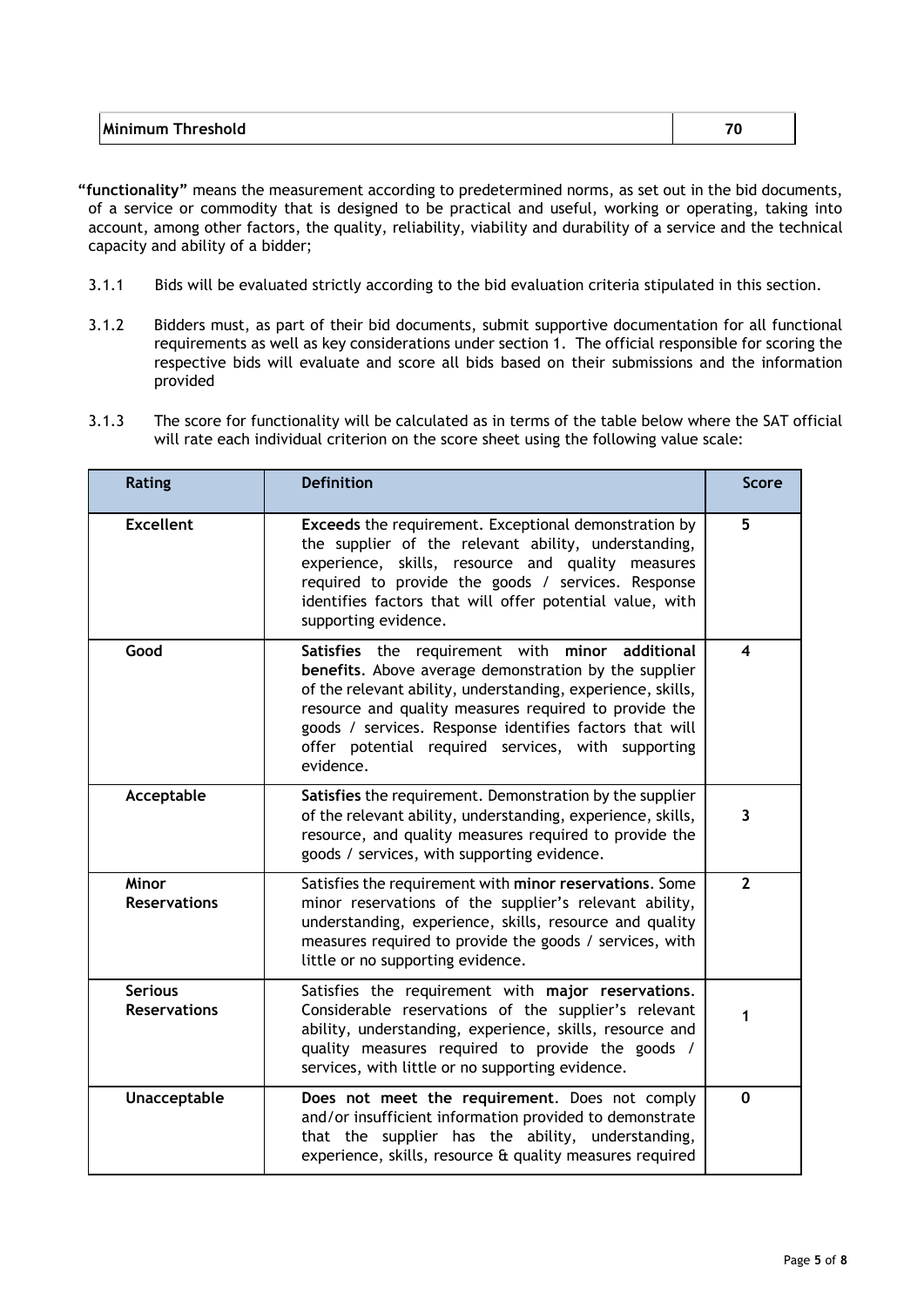- 3.1.4. The value scored for each criterion will be multiplied with the specified weighting for the relevant criterion to obtain the marks scored for each criterion. These scores will be added and expressed as a fraction of the best possible score for all criteria.
- 3.1.5. The proposal from the bidder which meets the highest score for functionality will be deemed the preferred proposal.

Awarding of Points for Price and Broad-Based Black Economic Empowerment.

The bidders that have successfully progressed through to Phase 3 (bidders who meets the minimum threshold for functionality of 70%) will be evaluated in accordance with the 80/20 preference point system contemplated in the Preferential Procurement Policy Framework Act, 2000 and the Preferential Procurement Regulations of 2017.

80 points will be awarded for price while 20 points will be allocated for preference points for BBBEE as prescribed in the regulations.

| <b>B-BBEE Status Level of</b><br>Contributor | <b>Number of Points</b> |
|----------------------------------------------|-------------------------|
|                                              | 20                      |
| $\mathcal{P}$                                | 18                      |
| $\overline{3}$                               | 14                      |
| 4                                            | 12                      |
| 5                                            | 8                       |
| 6                                            | 6                       |
|                                              | 4                       |
| 8                                            | $\overline{2}$          |
| Non-compliant contributor                    | O                       |

Points for B-BBEE level of contribution will be awarded in accordance with the below table: -

Bidders are required to submit proof of B-BBEE Status Level of contributor. Proof includes original and valid B-BBEE Status Level Verification Certificates issued by a SANAS credited agency or certified copies thereof together with their price quotations, to substantiate their B-BBEE rating claims.

In terms of the Generic Codes of Good Practice, an enterprise including a sole propriety with annual total revenue of R10 million or less qualifies as an EME. An EME is required to submit a sworn affidavit confirming their annual total revenue of R10 million or less and level of black ownership to claim points as prescribed by regulation 6 and 7 of the Preferential Procurement Regulations 2017.

The Codes define a QSE as any enterprise with annual total revenue of between R10 million and R50 million. A QSE is required to submit a sworn affidavit confirming their annual total revenue of between R10 million and R50 million and level of black ownership or a B-BBEE level verification certificate to claim points as prescribed by regulation 6 and 7 of the Preferential Procurement Regulations 2017.

Bidders who do not submit B-BBEE Status Level Verification Certificates or Sworn affidavits, in the case of EME's and QSE's, or who are non-compliant contributors to B-BBEE do not qualify for preference points for B-BBEE but will not be disqualified from the bidding process. They will score points out of 80 for price only and zero (0) points out of 20 for B-BBEE.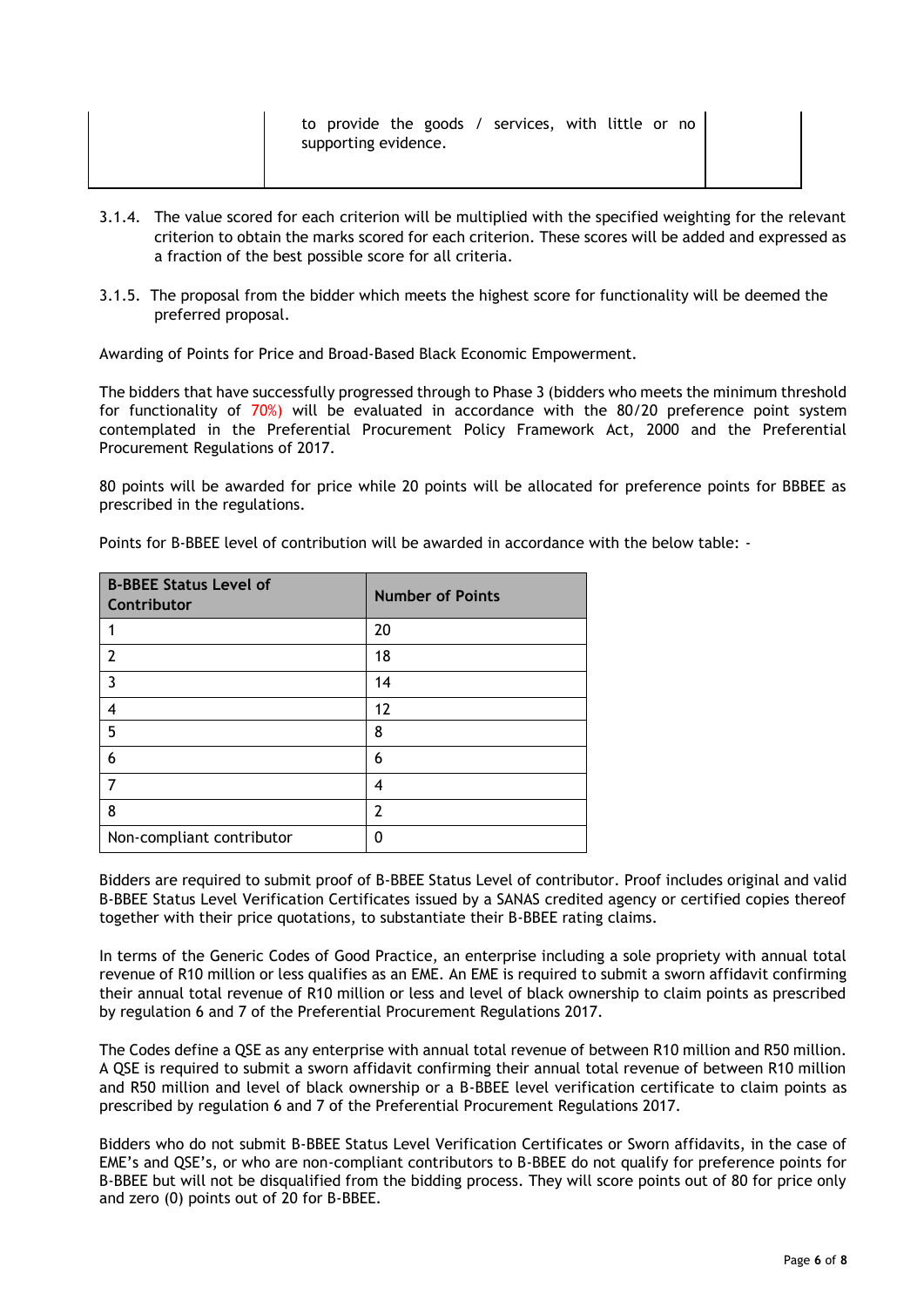# 4. **National Treasury Centralized Supplier Registration and B-BBEE Certificates.**

All bid submissions must include a copy of successful registration on National Treasury's Centralized Supplier Database (CSD) with a valid tax clearance status and proof of B-BBEE status level of contribution.

### **5. Deadline for submission**

All proposals must be e-mailed, in PDF format, to [Quotes@southafrica.net](mailto:Quotes@southafrica.net) no later than **12h00 on Thursday, 04 February 2022,** and should remain valid for at least 45 days after the closing date.

**Proposals submitted after the closing date and time will be not considered.**

### **6. Confidentiality**

The request for a technical and cost proposal and all related information shall be held in strict confidence by bidders and usage of such information shall be limited to the preparation of the bid. All bidders are bound by a confidentially agreement preventing the unauthorized disclosure of any information regarding SA Tourism or of its activities to any other organization or individual.

The bidders may not disclose any information, documentation or products to other clients without written approval of SA Tourism.

### **7. Terms of engagement**

Prior to commencing with the assignment, the successful bidder will be required to meet with the Mr. Mphenyi Ramovha to align the final statement of work (SOW) and criteria for approval.

### **8. Payments**

No advance payments will be made in respect of this assignment. Payments shall be made in terms of the deliverables as agreed upon and shall be made strictly in accordance with the prescripts of the PFMA (Public Finance Management Act, 1999. Act 1 of 1999).

The successful bidder shall after completion of the contract, invoice SA Tourism for the services rendered. No payment will be made to the successful bidder unless an invoice complying with section 20 of VAT Act No 89 of 1991 has been submitted to SA Tourism.

Payment shall be made into the bidder's bank account normally 30 days after receipt of an acceptable, valid invoice. The bidder must ensure that their banking details are verified on the CSD report.

# **9. Non-compliance with delivery terms**

The successful bidder must ensure that the work is confined to the scope as defined and agreed to. As soon as it becomes known to the bidder that they will not be able to deliver the services within the delivery period and/or against the quoted price and/or as specified, SA Tourism' must be given immediate written notice to this effect.

#### **10. Cost**

The bidder will bear all the costs associated with the preparation of the response and no costs or expenses incurred by the bidder will be borne by SA Tourism.

#### **11. Cancellation of the request for a technical and cost proposal**

SA Tourism may, prior to the award of the bid, have the right to cancel the bid if:

- (a) Due to changed circumstances, there is no longer a need for the service; or
- (b) Funds are no longer available to cover the part and/or total envisaged expenditure; or
- (c) No acceptable bids are received.